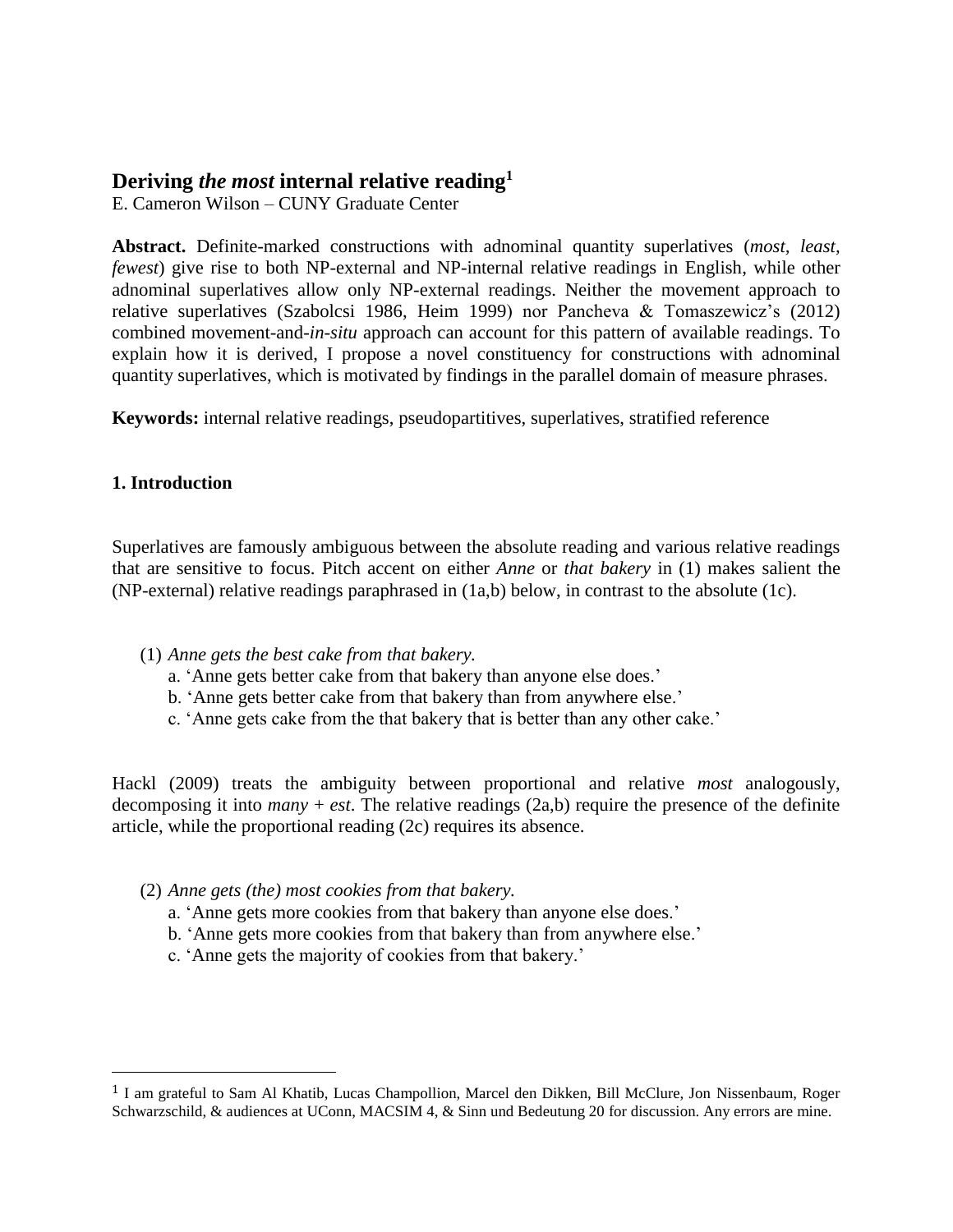A different kind of relative reading for *most* becomes possible if an element internal to the superlative NP is focused. To set the context for this reading, let me recount a memorable experience that I had when visiting friends in Berlin.

Clemens shares my love of sweets, and Füsun was 8 months pregnant at the time, so they were both eager to introduce me to the local *Kuchenbuffet –* a café where you can pay €5,50 for a cup of coffee and access to the three long tables laden with cakes and pastries of all varieties. We each filled our plates with a little of this and a little of that. Clemens had slivers of at least five different kinds of cakes. Recalling what he chose from the buffet, I might report that:

### (3) *He ate the most CHOCOLATE cake.*

What I mean when I say this is that, of all the cakes he sampled, he ate more chocolate cake than he did any other kind. This is an **internal relative reading**, so called because the focus of comparison is an element internal to the superlative NP.<sup>2</sup> This use of *most* appears to be degraded for some speakers,<sup>3</sup> it is facilitated by appropriate prosody, with rise-fall intonation on *most* and pitch accent on *chocolate.* It is distinct from the more familiar **external relative readings** in (2a,b), or in (4) below. Indeed, if (4) happens to be false (Füsun or I ate more than he did), (3) may still be true, because the amount of chocolate cake eaten by anyone other than the subject is irrelevant for (3).

### (4) *CLEMENS ate the most chocolate cake.*

What is interesting about the internal relative readings is that they are only available for the superlatives of quantity (Q-) adjectives, *many, much, few* and *little*. Even for speakers who dislike (3) there is a strong contrast between their judgment of this type of reading for a Qsuperlative and their outright rejection of the reading for the superlative of other gradable adjectives. The internal relative reading is not available at all for (5). What comes through instead is the absolute reading, and a sense that the accent on *chocolate* is misplaced.

(5) #*He ate the tastiest/smallest CHOCOLATE cake.*

l

<sup>2</sup> Internal relative readings can also arise from focusing a PP or the noun itself as in, *He ate the fewest desserts from the THIRD table* or *He ate the least STRUDEL.*

 $3$  I leave the problem of inter-speaker variation with respect to this construction to future research. In the meantime, the fact that the internal reading is possible for some speakers with Q-superlatives (but is never possible with non-Q superlatives) requires explanation, which is the goal of this paper.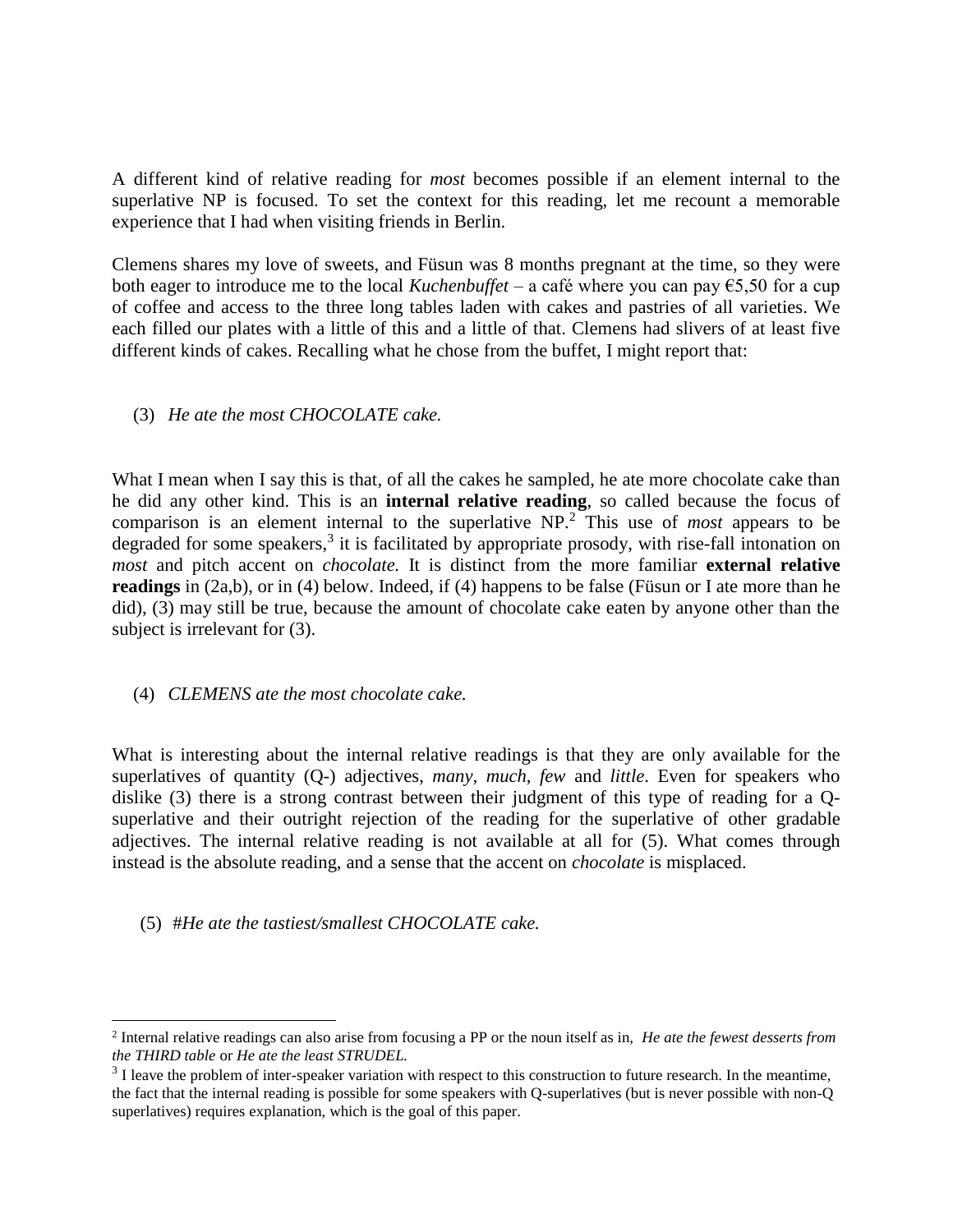Let us summarize the judgments. There is a contrast between Q-superlatives, which give rise to both internal (3) and external (4) relative readings, and non-Q-superlatives, which do not give rise to internal readings (5), but only to external readings (1b&c).

|                                               | Proportional/absolute | External relative | Internal relative |
|-----------------------------------------------|-----------------------|-------------------|-------------------|
| Q-superlatives ( <i>most, fewest, least</i> ) |                       |                   |                   |
| Non-Q-superlatives (tastiest, smallest, etc.) |                       |                   |                   |

The contrast between Q-adjectives and non-Q-adjectives with respect to the internal relative reading is a problem for an analysis that treats *most* straightforwardly as a superlative adjective. On the movement approach that Hackl favors (Szabolcsi 1986, Heim 1999), the internal relative reading of Q-superlatives (3) and non-Q-superlatives (5) are predicted to be equally good. On Pancheva and Tomaszewicz's (2012) movement-and-*in-situ* account they are predicted to be equally bad. I demonstrate the problems of each approach in section 2. In section 3, I present an analysis of *the most* as a constituent *–* specifically, a measure phrase headed by a silent measure noun. In section 4, I show how this allows us to derive the NP-internal relative reading. In section 5, I discuss constraints on this measure pseudopartitive construction, which begin to explain why it is not a possible parse for superlatives of quality. Section 6 concludes.

### **2. The Problem of the NP-internal reading**

### 2.1. The movement approach overgenerates

The movement approach is so called because it derives relative readings by covert movement of the superlative morpheme out of the definite-marked noun phrase. In its raised position, [est-C] takes as its external argument whatever individual is being compared *–* either the external argument of the verb, or some other constituent that has also covertly raised. As P&T show, a problem with this approach is that it overgenerates. The LF for (5), *He ate the tastiest chocolate cake*, is shown in (6). On this approach it is possible to derive the NP-internal relative reading for any adjective by first raising the superlative morpheme and then extracting the NP-internal constituent that is contrasted. This extraction is possible because the definite article is treated as vacuous (indicated in (6) by the strikethrough). The resulting truth conditions are given in (7).

(7)  $[chocolate]_1 1 [est_C]_2 \lambda d\lambda P$  [he ate [the d-tasty  $\lambda$ ] cake]

(8) ∃d[he ate d-tasty chocolate cake] ⋀ ∀P∈C[P≠chocolate→¬[he ate d-tasty P cake.]]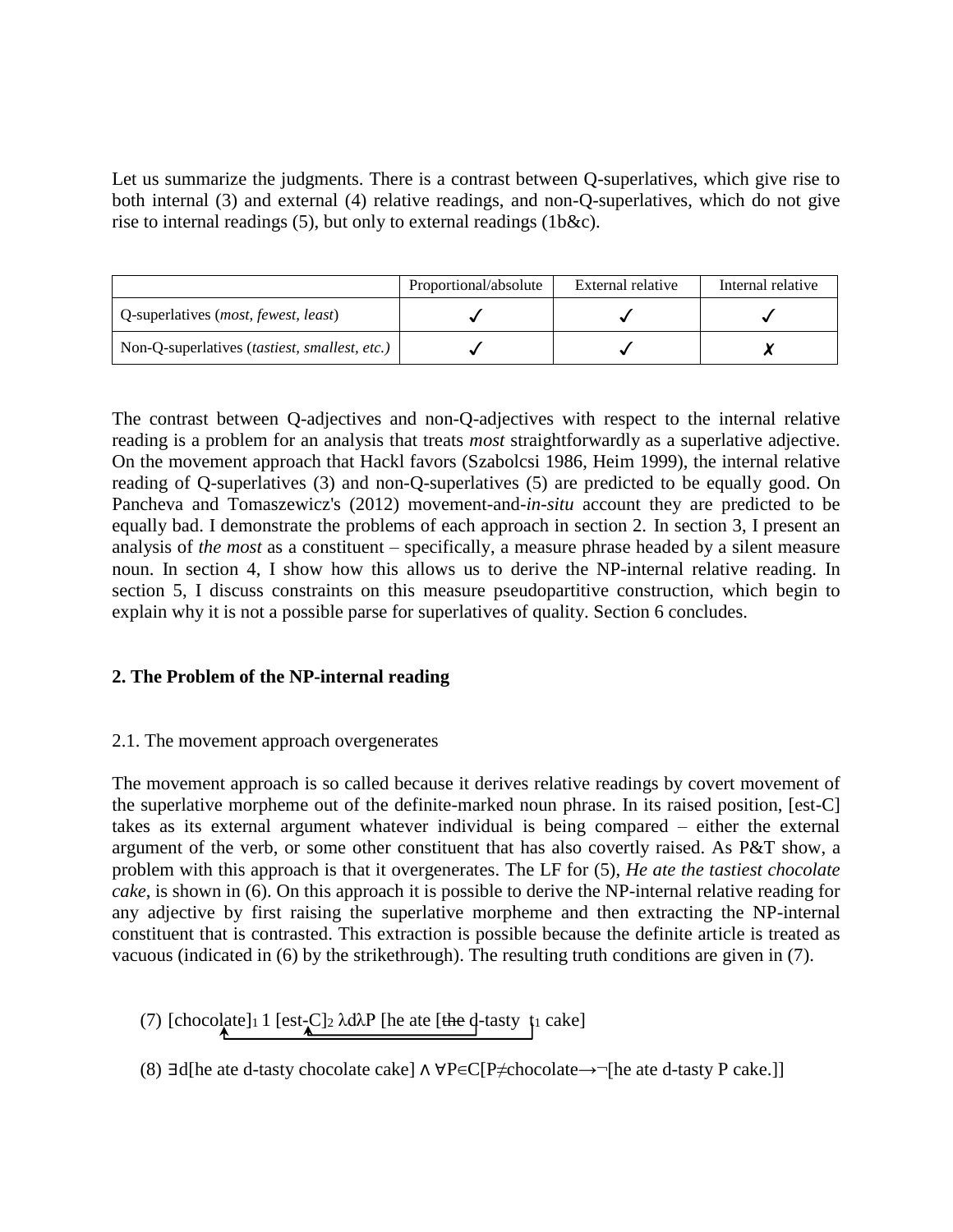"There is some degree of tastiness of chocolate cake that he ate, and for no other relevant kind is it the case that he ate cake of that kind that reaches that degree of tastiness."

This is the internal relative reading. Since this reading is in fact not available for (5), this approach is not constrained enough. Following P&T, we turn therefore to the *in situ* approach.

#### 2.2. The *in situ* approach

 $\overline{\phantom{a}}$ 

Heim (1999) applies Roothian focus semantics to superlative constructions to show how an external relative reading can be derived without extracting the superlative morpheme from a definite-marked noun phrase. This approach also requires some movement; the definite-marked DP must raise and adjoin to the clause in order for a covert focus operator  $(\sim)$  to scope over the appropriate constituent. Because this movement is obligatory, I assume that the definite-marked DP is forced to move by a type mismatch. Coppock and Beaver (2014) (henceforth C&B) argue that relative superlative DPs are definite but indeterminate, denoting an existential quantifier of type ⟨⟨*e,t*⟩,*t*⟩ <sup>4</sup>. The LF in (8) illustrates how the external relative reading is derived "*in situ".*

(8) [[the [est-C] d-tasty chocolate cake] ~S 
$$
1[[\text{Clemens}]_F
$$
 ate  $t_1]]]$ 

The  $\sim$  operator introduces the presupposition that S consists of things that Clemens ate and things that were eaten by relevant alternative people. The comparison class argument, C, is valued by focus-association as the union of the set, S, introduced by the focus operator.

(9)  $C \subseteq US = \{x: \exists y \in \{\text{Clemens}, \text{Füsun}, \text{Emily}\}\land y \text{ ate } x\}$ 

(10) 
$$
\lambda x \exists d[d\text{-tasky-choc-cake(x)]} \land \forall y \in C[y \neq x \rightarrow \neg[d\text{-tasky-choc-cake(y)]]}
$$

This is the property of being (out of all the things that my friends and I ate) something that is chocolate whose degree of tastiness exceeds that of any other chocolate cake. Following C&B (although see footnote 4), the definite article introduces the (somewhat redundant) presupposition that the property in (10), if not empty, is a singleton set, and shifts it to a higher

<sup>&</sup>lt;sup>4</sup> Translating Coppock & Beaver's ∂ and EX into more familiar/compact terms, I take the definite article in relative superlative DPs to denote the definite/indeterminate function which is given in (11) below. In C&B this denotation results from the application of a partiality operator followed by a type shift. I leave the details aside here, but note that my execution of existential closure in (24) and elsewhere relies on a similar indefinite/indeterminate function

which I identify with the silent D of bare plurals and mass nouns:  $\lambda P \cdot \lambda Q \cdot \exists x [P(x) \wedge Q(x)]$ . While I adopt Coppock & Beaver's ideas about definiteness, I continue to assume Heim's denotation for the superlative morpheme itself.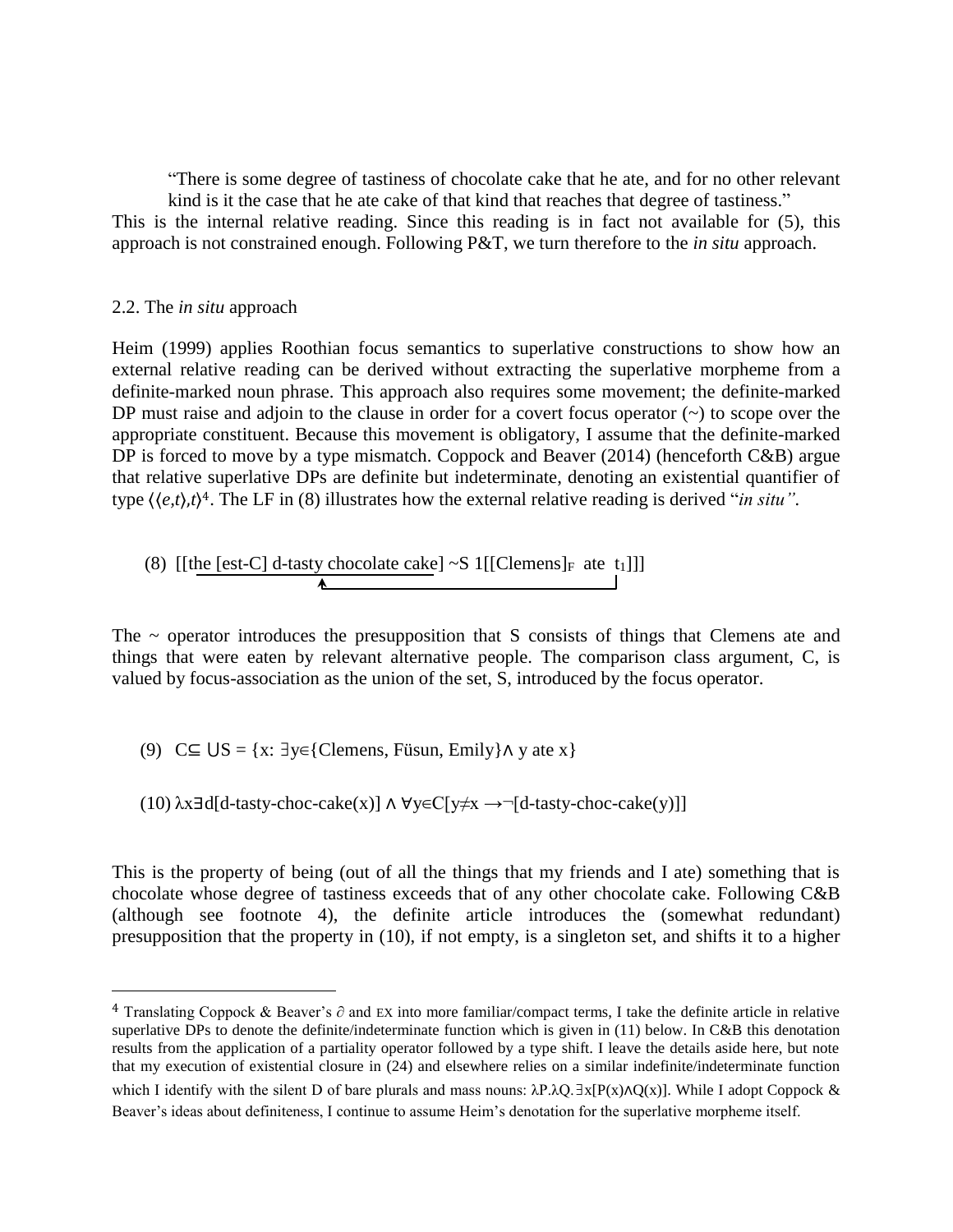type. The superlative DP has the denotation in (12). From its raised position, this takes the ordinary value of the clause as its argument, creating the proposition in (13).

(11)  $\llbracket \text{the} \rrbracket = \lambda P : |P| \leq 1 \cdot \lambda Q \cdot \exists x [P(x) \land Q(x)]$ 

(12) 
$$
\lambda Q \exists x \exists d[d\text{-tasky-choc-cake(x)]} \land \forall y \in C [y \neq x \rightarrow \neg[d\text{-tasky-choc-cake(y)]} \land Q(x)
$$

(14)  $\exists x \exists d[d\text{-task}(x) \land \forall y \in C[y \neq x \rightarrow \neg[d\text{-task}(y)]] \land Clemens \text{ate } x]$ 

This is the proposition that the unique entity that is the tastiest chocolate cake (out of all the things that my friends and I ate) was eaten by Clemens. As Sharvit and Stateva (2002) point out, an additional effect of focus on the subject is to assert the negation of the sentence with any other person as subject – it is *only* Clemens who ate the tastiest chocolate cake.

#### 2.3. The *in situ* approach undergenerates

P&T observe that NP-internal relative readings are available in Slavic for superlatives of adjectives inside indefinite noun phrases. They apply the movement approach to derive internal relative readings in the absence of definite marking, but they argue that whenever an overt definite article introduces a DP, movement of the degree morpheme out of that constituent is barred. They assume that the external relative reading can be derived only by the *in situ* approach in these cases. And on this approach it is not possible to derive the internal reading, as we will see below. This is a desirable result, for non-Q-superlatives in English. We saw that the internal reading is unavailable for (5). But it is problematic for Q-superlatives, which do allow the internal reading when (and only when) the DP is introduced by the definite article, as in (3). Let us see why the *in situ* approach cannot generate the internal reading for our cake examples. Following the assumptions we adopted in the previous section, the superlative DP (bracketed in (14)) is existentially quantified and must QR. This gives rise to the LF in (15).

- (14) He ate [the tastiest/most CHOCOLATE cake].
- (15)  $[(-S)$ <sub>A</sub> [the [est-C]  $(-S)$ <sub>B</sub> 1 [d<sub>1</sub>-tasty/much [chocolate]<sub>F</sub> cake] ] 2 He ate t<sub>2</sub>]

For focus association to succeed, the  $\sim$  operator must scope over the focused constituent, but it must also be discontinuous with C. If the operator is inserted in a high position  $(-S)_{A}$ , then the derivation will crash because it contains a loop of infinite regress. The identity of the alternative set, S, depends on the focus value of a constituent that contains C. But the value of C depends on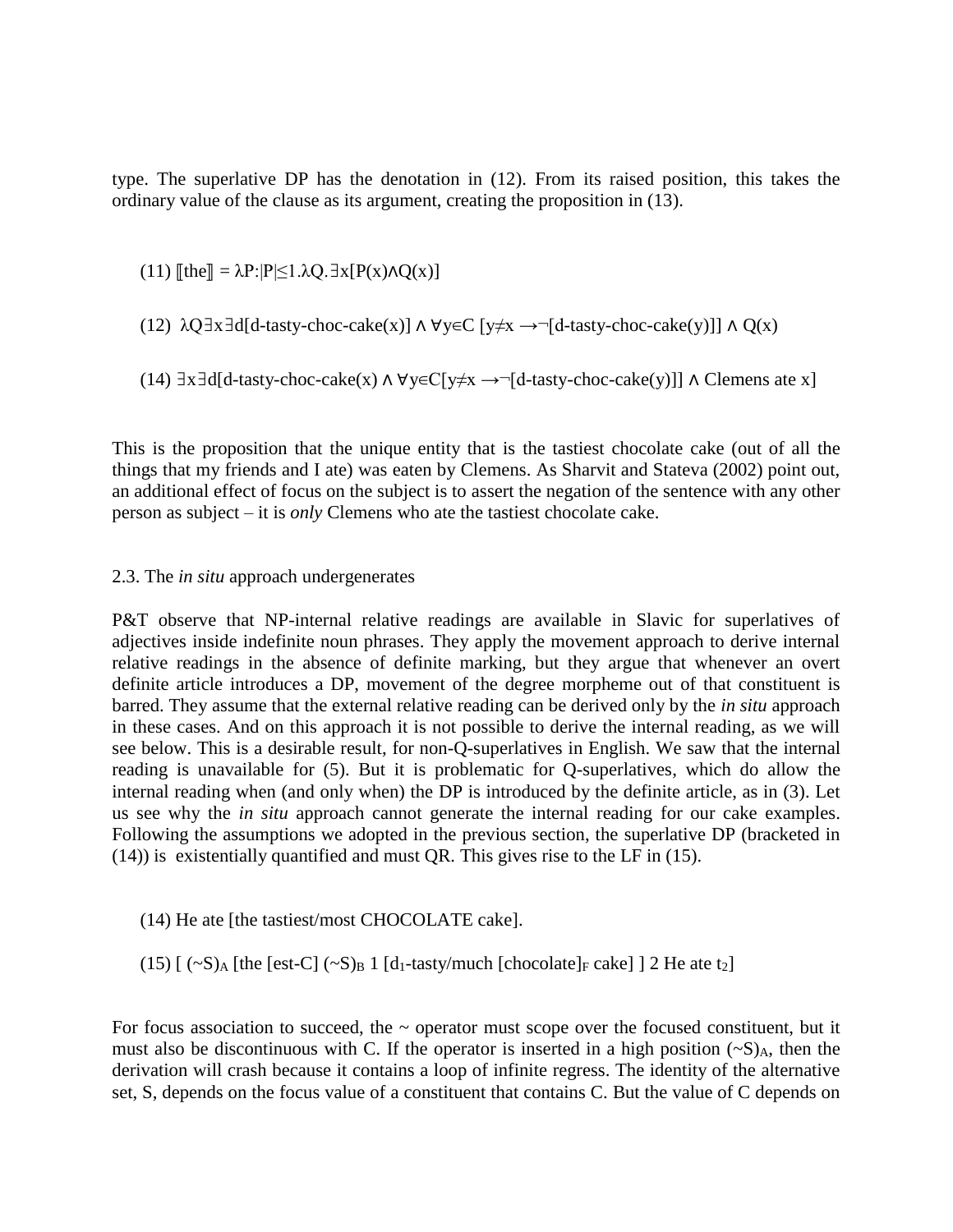the identity of S. Inserting it in a lower position  $(-S)$ <sub>B</sub> creates different problems. Here, the focus operator's requirement for alternatives conflicts with the presupposition of [est]. The superlative morpheme requires that everything in the comparison class belong to the set denoted by its sister node, i.e. the set of degrees of tastiness of chocolate cake. But the operator requires that degrees of tastiness of at least one alternative to chocolate cake be included in that set.

Assuming, with P&T, that definite-marked DPs are islands for degree-extraction makes it possible to explain why internal relative readings are unavailable for non-Q-superlatives. Only external relative readings are available because only these can be derived using the *in situ* approach. But this approach undergenerates, predicting that (3) should be as bad as (5).

In the next section, we will see that there is reason to believe that the syntax of Q-superlatives is different from that of other superlatives. The measure pseudopartitive structure that I will argue *the most* (and other Q-superlative phrases) are merged in, makes it possible to generate the internal relative reading for them using the *in situ* approach. We can have *the most chocolate cake*, and rule out *the tastiest*, too.

#### **3.** *The most* **as a measure phrase**

Schwarzschild (2006) notes that Q-adjectives have semantic properties in common with the measure phrases that appear in pseudopartitive constructions. Indeed, he suggests that they are also merged in a pseudopartitive structure. I will begin by proposing a simple implementation of Schwarzschild's ideas, based on what I consider the null hypothesis, that measure phrases are full DPs of type *e* or  $\langle \langle e, t \rangle, t \rangle$ . I will then argue for an expansion of his typology of measure phrases and suggest how this can apply to Q-adjectives and Q-superlatives.

### 3.1. The MonP projection

Schwarzschild observes that there are two sub-types of measure phrases that can modify nouns. Attributive measure phrases (bolded in the examples in (16)) consist of a number and a bare measure noun representing some type of unit. They can modify mass nouns or singular/plural count nouns. The other type of measure phrase appears in pseudopartitive measure constructions, as in (17). They consist of a weak quantifier, and a measure noun that is inflected for number.

- (16) a. She used **one-inch** plywood. (17) a. She used **a square foot** of plywood. b. He ate a **500-calorie** cookie. b. He ate **several handfuls** of nuts.
- - c. I bought some **three-pound** lobsters. c. I bought **three pounds** of lobster(s).

The measure phrases that appear in pseudopartitive constructions seem to have a larger syntactic structure than attributive measure phrases. Taken at face value, this type of measure phrase is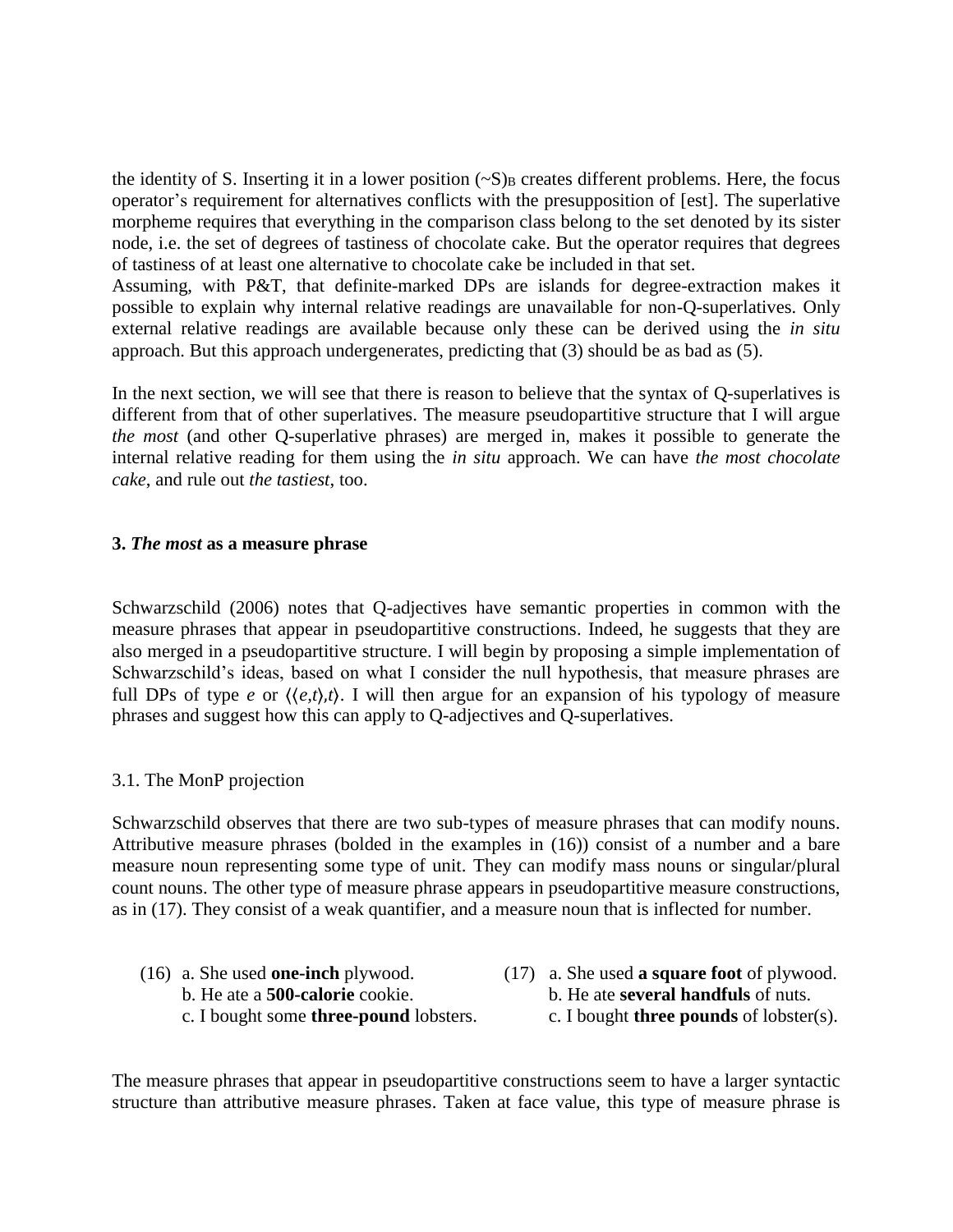simply an indefinite DP. Attributive measure phrases intersectively modify the substance nouns that follow them. *One-inch plywood* describes a substance that is uniformly both plywood and one inch (thick). Pseudopartitive measure phrases have a slightly different mode of modification. *A square foot of plywood* describes something which is plywood and which occupies an area of a square foot. This modification is mediated by a functional element pronounced *of.* Schwarzschild labels this functional head  $Mon<sup>0</sup>$  and proposes that it introduces the measure phrase as an additional thematic argument of the noun.

(18)  $\lceil_{\text{MonP}}$   $\lceil_{\text{MeasP}}$  a square foot $\lceil_{\text{Mon}}$   $\lceil_{\text{Mon}}$   $\lceil_{\text{NP}}$  plywood]]]

It is often assumed that measure nouns and measure phrases belong to different types than common nouns and NPs, although there is much debate as to what those types are. Kennedy (2001) treats measure phrases as instances of *d*. Champollion (2010) considers measure nouns to be functions from numbers to intervals (type  $\langle n, \langle d, t \rangle$ ) and full measure phrases to denote intervals. Schwarzschild (2006) refers to measure phrases as predicates of intervals. I am going to pursue the null hypothesis, which is that all nouns are of type ⟨*e,t*⟩ and all DPs either type *e* or type ⟨⟨*e,t*⟩*,t*⟩. For example, *square foot* denotes the set of objects that are one square foot in area. Importantly, the dimension AREA is a part of the semantic information that this lexical item brings with it. Two portions of matter that are each a square foot cannot be counted as separate individuals in the domain of *square foot* if they overlap in area.

(19) a.  $\lbrack \lbrack \text{square foot} \rbrack = \lambda y.\text{square-foot}'_{\text{AREA}}(y)$ b.  $\|$ a square foot $\| = \lambda P \exists y$ .square-foot'<sub>AREA</sub>(y)  $\wedge P(y)$ 

How does Mon<sup>0</sup> relate this new argument to the NP, which is a property of individuals? It does so by introducing the additional predication that this argument is **coextensive** with the external argument of the substance noun along a particular dimension. Two individuals are coextensive if each is a material part of the other. Let us assume, as does Schwarzschild, that  $Mon<sup>0</sup>$  is parameterized for a particular dimension (indicated by subscript). The equals sign in its denotation is also subscripted to remind us that it stands for "is coextensive" on that dimension.

(20) 
$$
[\![Mon]\!]_{\text{DIM}} = \lambda P \lambda y \lambda x. P(x) \wedge y =_{\text{DIM X}}
$$

Let me illustrate how we should understand MonP to compose in sentence (17a). Initially, the measure phrase *a square foot* merges in the specifier of MonP, as shown in (21). But since the measure phrase is an indefinite DP, it has to QR, leaving behind a trace that saturates  $Mon^{0.5}$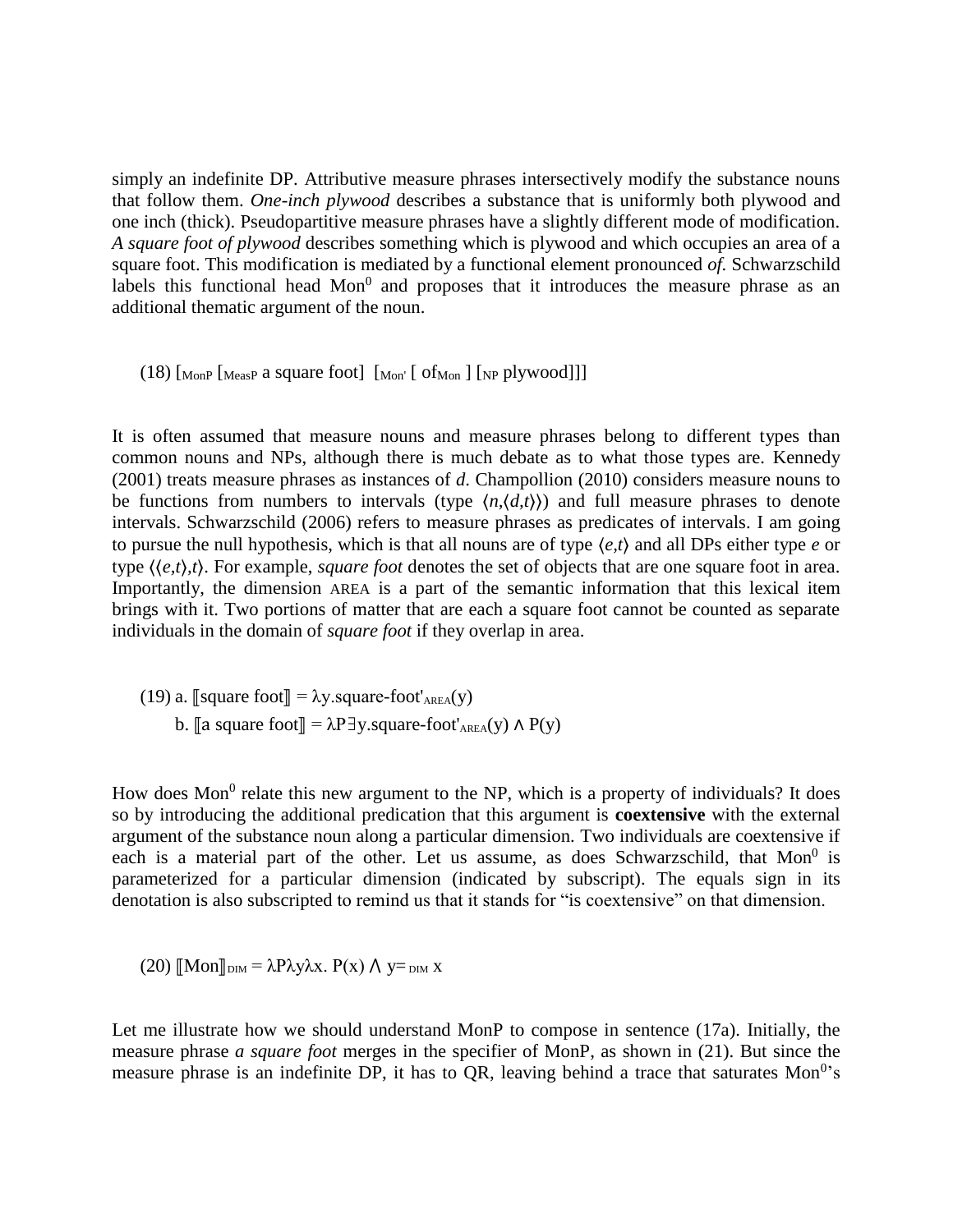external argument. MonP itself must merge with a D head to form a DP (22). I will assume it is the silent indefinite D of bare plurals and mass nouns.

(21)  $\lceil \text{MonP} \rceil$   $\lceil \text{MeasDP} \rceil$   $\lceil \text{MeasNP} \rceil$  *square foot* $\lceil \text{Non^0=} \rceil$   $\lceil \text{NP} \rceil$   $\lceil \text{NPOO} \rceil$ 

(22)  $[$ DP  $D = \emptyset$  SOME t  $[$ Mon' *of plywood*]

The LF of the sentence with all indefinites QRed is given in (23), followed by the derivation.

(23) [MeasDP *a square foot*]<sup>1</sup> 1 [IP2 [DP ∅SOME [MonP t<sup>1</sup> Mon'=*of plywood*]]<sup>2</sup> 2 [IP1 *Anne used* t2]]

(24)  $\text{Mon}$ <sub>AREA</sub> =  $\lambda$ P $\lambda$ y $\lambda$ x.P(x)  $\Lambda$  y=  $_{\text{AREAX}}$  $\text{[[Mon']_{AREA}} = \lambda x.\text{[plywood']}(x) \wedge x = \text{AREA}t_2$  $\llbracket DP \rrbracket = \lambda Q \exists x. [plywood'(x) \land x =_{AREA} t_2 \land Q(x)$  $\llbracket \text{IP}_1 \rrbracket = \lambda \text{x}.$ [used (x)(a)]  $\text{[DPI]}(\text{[IP1]}) = \exists x.\text{[plywood'(x) \land x =_{AREA}t_2 \land used'(x)(a)]}$  $[[IP_2]] = \lambda y \exists x .[plywood'(x) \land x =_{AREA} y \land used'(x)(a)]$  $[\text{MeasDP}] = \lambda \text{Py}$ . square-foot'<sub>AREA</sub>(y)  $\wedge$  P(y)  $\llbracket \text{MeasDP} \rrbracket(\llbracket \text{IP}_2 \rrbracket) = \exists y \exists x.\text{square-foot'}_{AREA}(y) \land \llbracket \text{plywood'}(x) \land x =_{AREA} y \land \text{used'}(x)(a) \rrbracket$ "There is a sq. foot, and it is coextensive with something Anne used that is plywood"

3.2. Adjectivally modified measure phrases

Though Schwarzschild does not discuss these cases, it seems possible to extend his typology to include measure phrases that contain adjectival modification of the measure noun. Examples are given in (25a-c). The *it*-clefted versions in (d-f) verify that the bolded strings are in fact constituents.

- (25) a. She used **a** *generous* **amount** of plywood.
	- b. He ate **several** *small* **handfuls** of Brazil nuts.
	- c. I bought **an** *expensive* **quantity** of lobsters.
	- d. It was a generous amount that she used of plywood.
	- e. It was several small handfuls that he ate of Brazil nuts.
	- f. It was an expensive quantity that I bought of lobsters.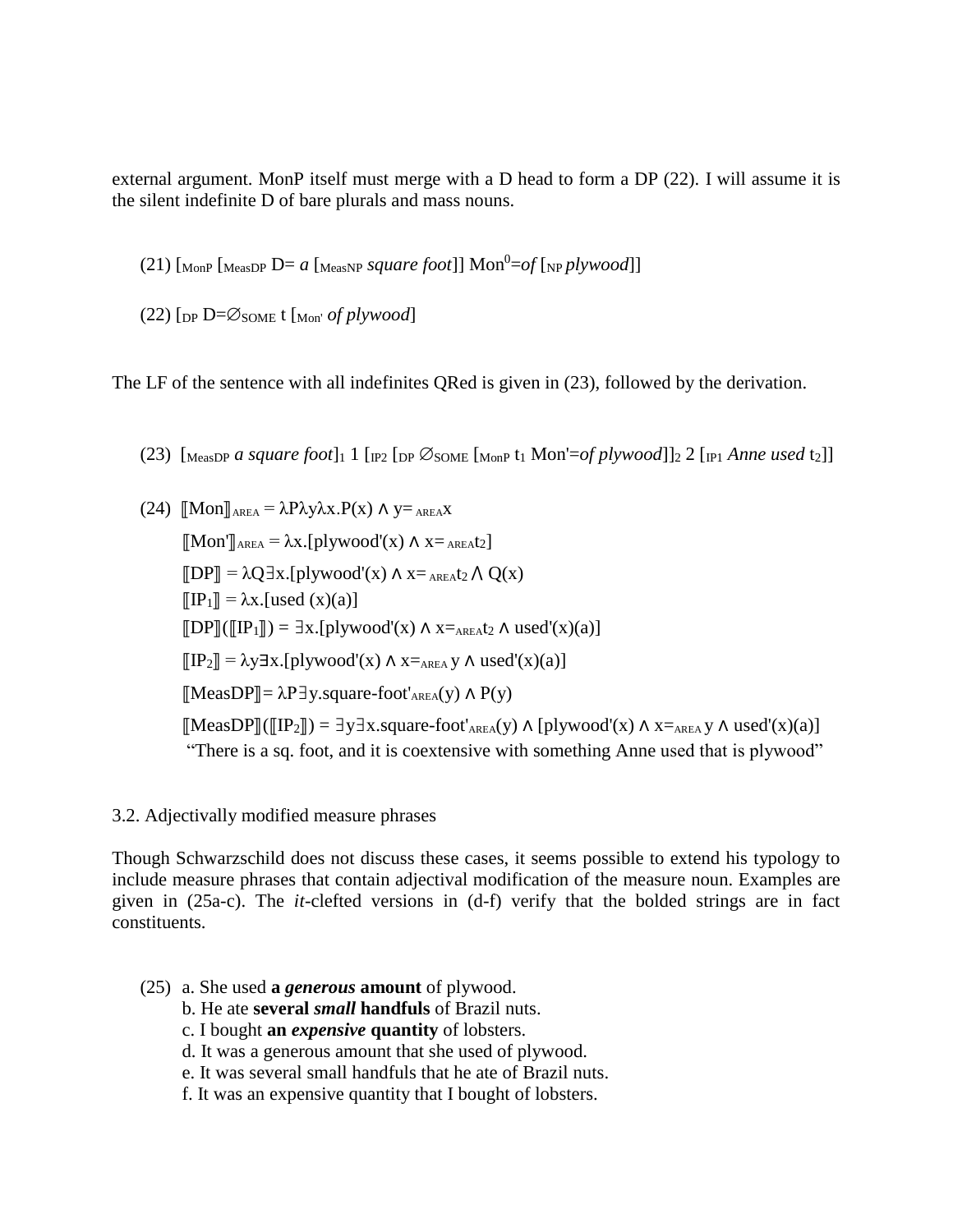Importantly, in each of the sentences in (25), the adjective serves to specify the size of the unit somehow. Even *expensive* is understood to be a quality that reflects size, since the expense of something purchased at a 'per pound' rate is in direct proportion to its quantity. If these adjectives are replaced by different ones that specify properties of the substance instead of the measurement, the results are a little odd. They become much worse when we try to move the bolded strings as in the *it*-cleft construction:

- (26) a. ?She used **a smooth amount** of plywood.
	- b. ?He ate **several crunchy handfuls** of Brazil nuts.
	- c. ?I bought **a delicious quantity** of lobsters.
	- d. \*It was a smooth amount that she used of plywood.
	- e. \*It was several crunchy handfuls that he ate of Brazil nuts.
	- f. \*It was a delicious quantity that I bought of lobsters.

What (26d-e) shows us is that the sentences in (26a-c) are only acceptable if the objects are parsed as in (27). The constituent that the adjective modifies must contain the substance noun:

(27) a. a **smooth** [amount of plywood] b. several **crunchy** [handfuls of Brazil nuts] c. a **delicious** [quantity of lobsters]

Whatever the relationship is between the pairs of nouns in (27), these are not true measure pseudopartitive constructions. We can see that the article, if present, does not form a subconstituent with the measure noun, and we may assume that  $of$  is not the spell out of Mon<sup>0</sup>.

But we have admitted some adjectives into the measure pseudopartitive structure, so we can consider the possibility that superlative forms of those adjectives are admissible as well. Szabolcsi (1986) was one of the first to observe that, unlike other definite-marked DPs, those containing superlatives pass the diagnostics for weakly quantified DPs. One diagnostic is illustrated in (28), where the object of inalienable possession cannot be a strongly quantified DP, but definite-marked superlative DPs are acceptable.

- (28) a. \*Clemens has **the** small appetite.
	- b. \*Clemens has **all** children.
	- c. Clemens has **the** small**est** appetite/**the** few**est** children.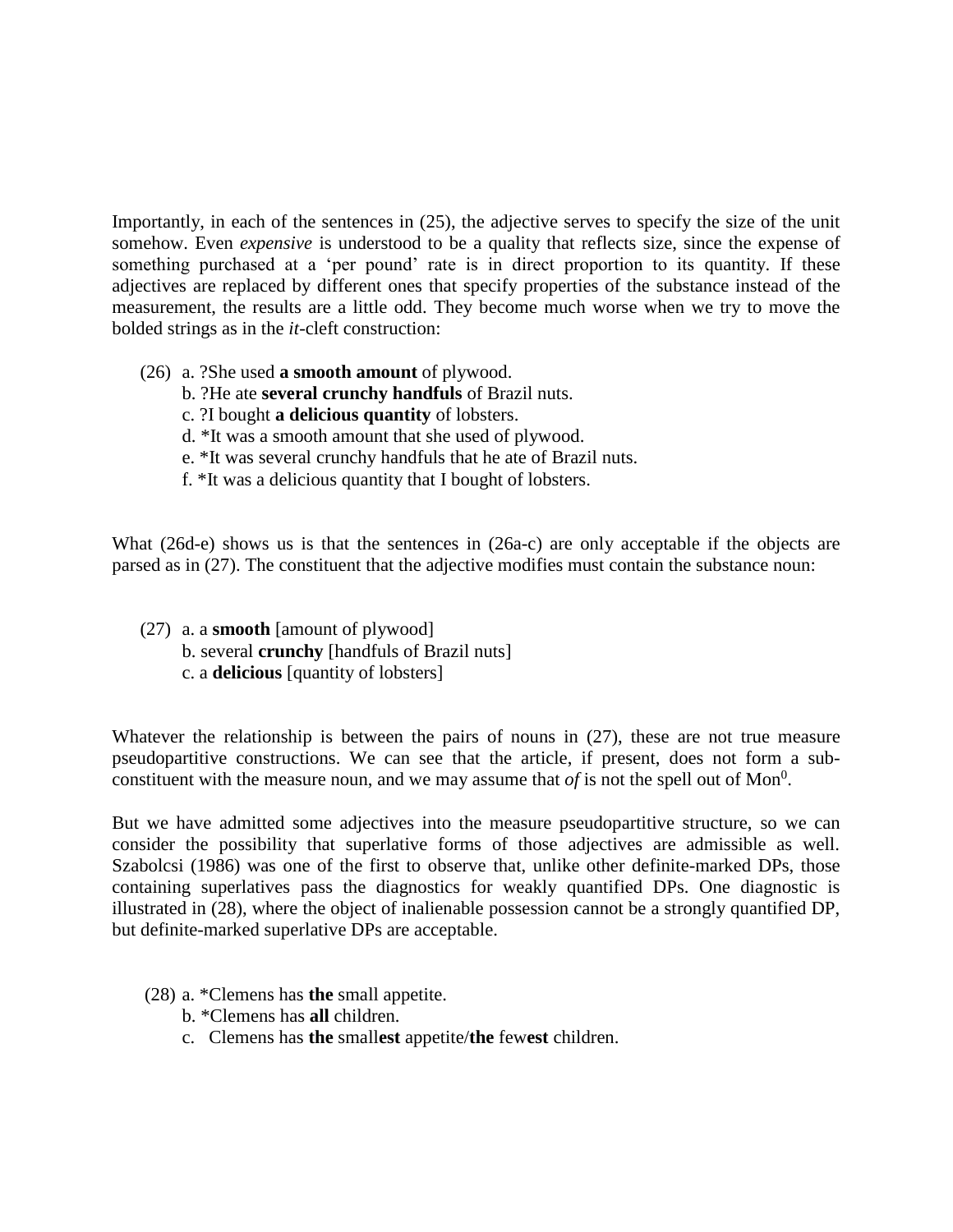Since measure phrases in the pseudopartitive can include weak quantifiers, it is to be expected that once adjectives are admitted to the structure, superlative marking and the definite article that comes with it should be possible as well. We predict that the superlative versions of (25) will be acceptable. This seems to be the case (29a-c), but there is a problem with the *it-*clefts (29d-f):

- (29) a. She used **the most generous amount** of plywood.
	- b. He ate **the smallest handfuls** of Brazil nuts.
	- c. I bought **the most expensive quantity** of lobsters.
	- d. ??It was the most generous amount that she used of plywood.
	- e. ??It was the smallest handfuls that he ate of Brazil nuts.
	- f. ??It was the most expensive quantity that I bought of lobsters.

I submit that the failure of clefting here is due to information structure rather than nonconstituency of the bolded phrases. It makes sense that a relative superlative DP should fail to denote inside of an *it-*cleft, where it receives focus. As we saw in section 2, it is necessary for focus to be assigned to some constituent external to the superlative-marked DP in order for a covert focus operator to be merged. Topicalization, as in (30), is a more appropriate constituency test because it has the right kind of information structure. The following sentences confirm the constituency of the definite-marked superlative measure DPs in (29a-c).

- (30) a. The most generous amount, she used of plywood.
	- b. The smallest handfuls, he ate of Brazil nuts.
	- c. The most expensive quantity, I bought of lobsters.

Not only are the sentences in (30) felicitous, they lend themselves to a reading where the substance noun, or a lower modifier thereof, receives focus. (30a) could mean that the person in question used a more generous amount of plywood than of any other material. Pitch accent on *Brazil* in (30b) gives it a similar ring to the chocolate cake example (3) in the *Kuchenbuffet* scenario. Considering *The smallest handfuls of Brazil nuts* as the extended substance NP, we could call this an NP-internal relative reading of the superlative, since *Brazil* is internal to this larger constituent. What makes it possible is the fact that *smallest* is not directly modifying *Brazil nuts*. Instead, it is modifying the measure noun, *handfuls.*

What I want to suggest is that the internal relative reading of quantity superlatives is based on the same structure, but with a silent measure noun. Let us take a closer look at the pseudopartitive structure and how it applies to Q-adjectives in order to understand this hypothesis.

3.3. Q-adjectives in the pseudopartitive structure.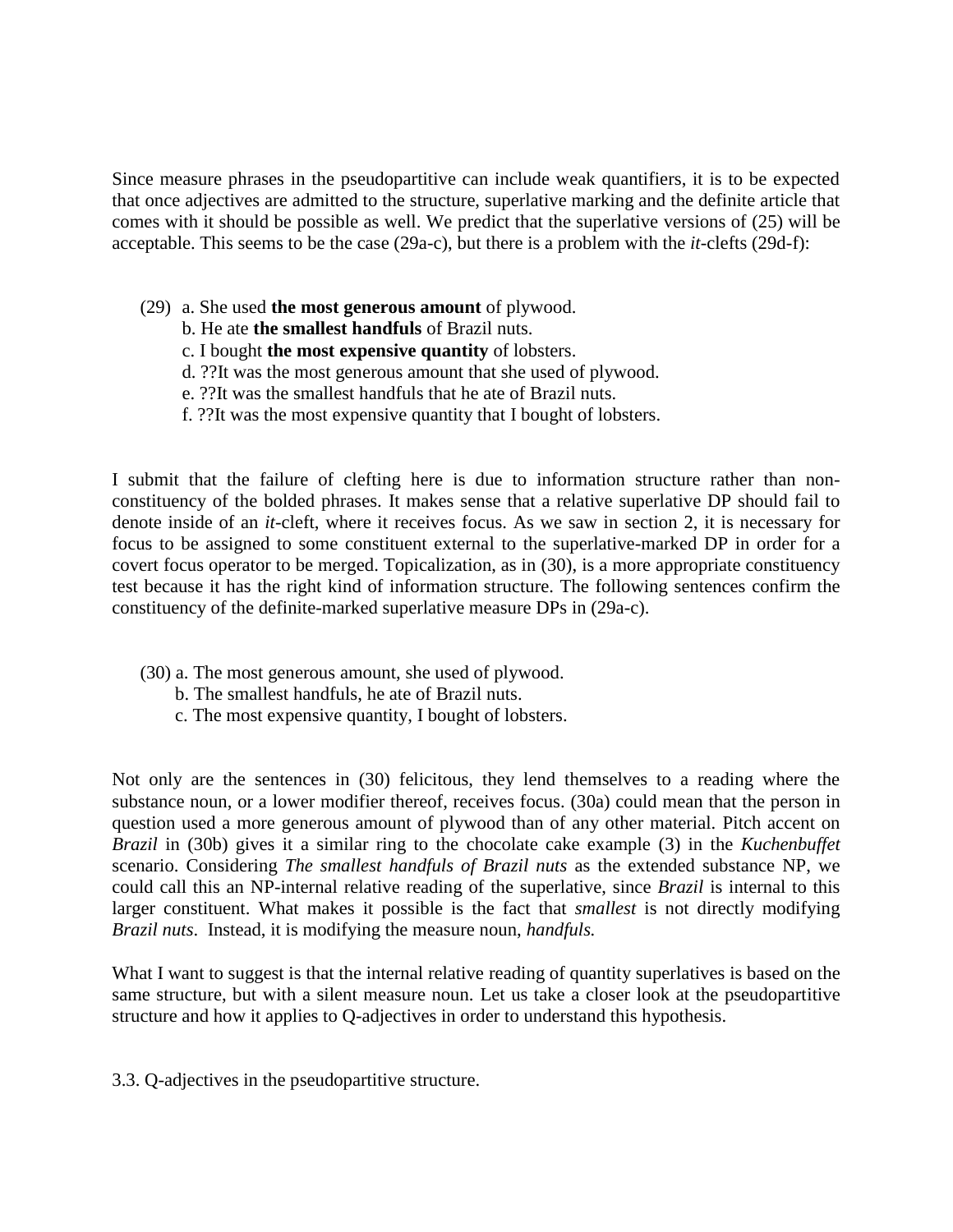Schwarzschild describes the semantic difference between Q-adjectives and other gradable adjectives as analogous to the difference between the measure phrases in pseudopartitive measure constructions and attributive measure phrases. The examples from (16) and (17) are repeated in (31) and (32) with their adjectival counterparts.

| $(31)$ a. She used <b>one-inch</b> plywood.       | d. She used thick plywood.                    |
|---------------------------------------------------|-----------------------------------------------|
| b. He ate a 500-calorie cookie.                   | e. He ate a <b>fattening</b> cookie.          |
| c. I bought some <b>three-pound</b> lobsters.     | f. I bought some <b>huge</b> lobsters.        |
| (32) a. She used <b>a square foot</b> of plywood. | d. She used a little plywood.                 |
| b. He ate <b>a few handfuls</b> of nuts.          | e. He ate so few nuts.                        |
| c. I bought <b>three pounds</b> of lobster(s).    | f. I bought <b>that much/many</b> lobster(s). |

The property that the examples in (32) are claimed to have, that those in (31) lack, is identified as 'monotonicity' by Schwarzschild (hence the 'Mon' label for the functional projection that encodes it). Schwarzschild assumes that  $Mon<sup>0</sup>$  is also present in sentences like (32d-f), but that it is licensed to be silent whenever it hosts a Q-adjective in its specifier. The measure pseudopartitive structure for (32a) is given in (33a). The parallel, covert pseudopartitive structure for  $(32d)$  is given in  $(33b)$ .

(33) a.  $\lbrack \text{MonP} \; \lbrack \text{MeasP} \; \text{a square foot} \rbrack$   $\lbrack \text{Mon'} \; \lbrack \; \text{ofMon} \; \rbrack$   $\lbrack \text{NP} \; \text{plywood} \rbrack \rbrack$ b.  $\lceil_{\text{MonP}} \lceil_{\text{O-AP}}$  a little $\lceil \lceil_{\text{Mon}} \rceil \lceil \mathcal{O}_{\text{Mon}} \rceil \lceil_{\text{NP}} \text{plywood} \rceil \rceil$ 

 $\overline{\phantom{a}}$ 

I adopt Schwarzschild's syntax for the extended projection of the substance noun but postpone my discussion of the semantics of this construction to section 5. In order to introduce the Qadjective phrase with the same Mon<sup>0</sup> that introduces DP measure phrases of type  $\langle \langle e, t \rangle, t \rangle$ , we need to assume that it is of that type. A similar syntactic move is made by Kayne (2007), who proposes that Q-adjectives combine with contain a silent noun, NUMBER or AMOUNT.<sup>5</sup>

One piece of syntactic evidence that we are on the right track is that, unlike other types of adjectives, Q-adjectives can appear in argument positions in English without modifying any overt nominal (34a,c). Conversely, they may not combine with the NP pronoun *one*(*s*) (34e).

| $(34)$ a. Anne bought many. |                          | c. Anne bought too much. e. *Anne bought many ones. |
|-----------------------------|--------------------------|-----------------------------------------------------|
| b. *Anne bought big.        | d. *Anne bought too big. | f. Anne bought big ones.                            |

<sup>5</sup> Pancheva (2015) also makes use of the silent noun idea in her explanation of the difference between Bulgarian and English with respect to the proportional reading of *most.* I believe that my proposal for definite *the most* as a measure phrase is not incompatible with Pancheva's for bare *most*, but this possibility requires further investigation.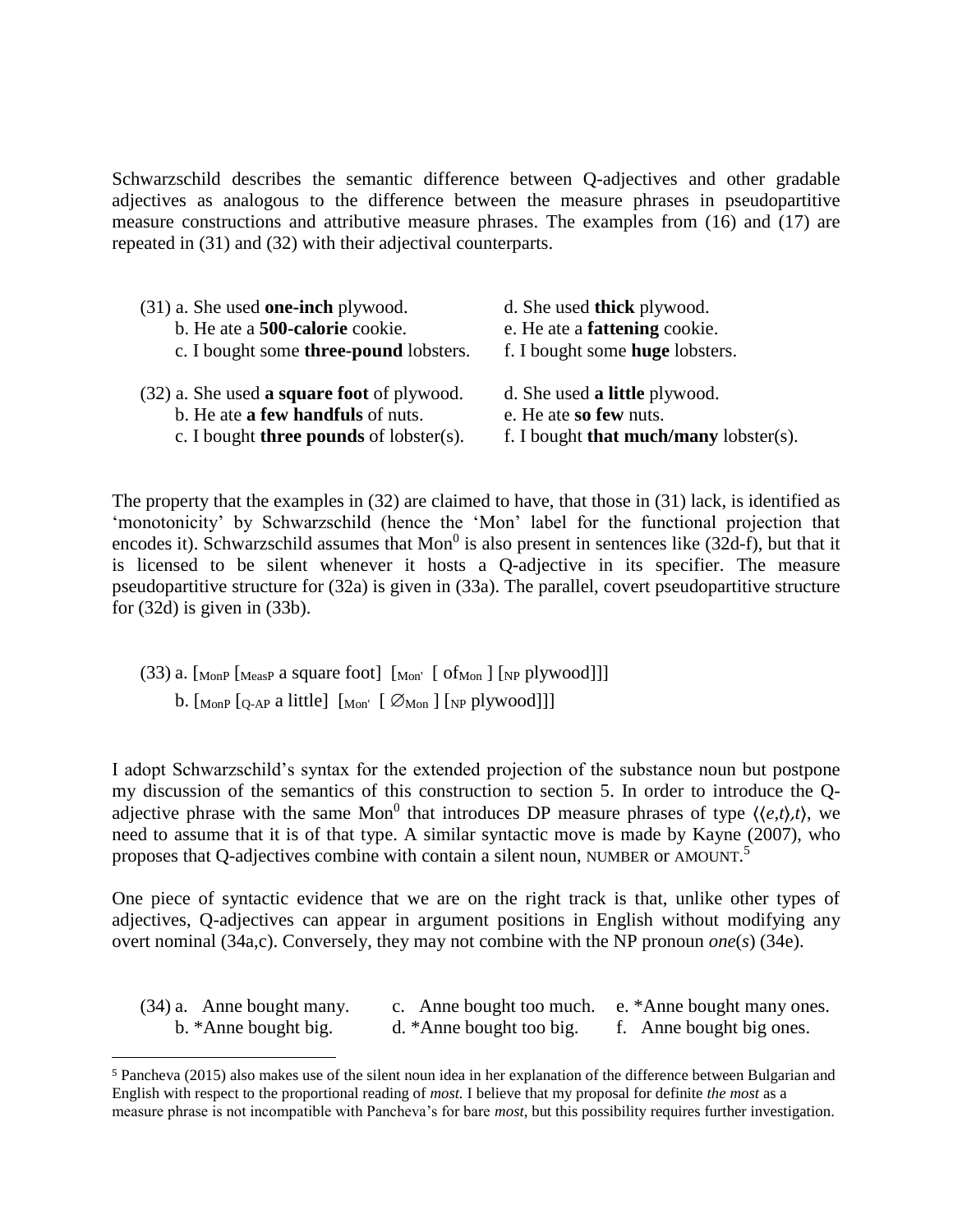This indicates that the Q-adjectives may have already merged with some silent nominal element. If we incorporate this null element into the MonP structure, we end up with a constituent that looks more like an ordinary measure phrase. Indeed, the mysterious indefinite article that appears with *few* and *little* can be analyzed straightforwardly as the weak quantifier of a measure DP.

(35)  $\left[\text{MonP}\left[\text{MeasDP}\right] \text{ and } \text{d-little}\right] \text{N<sub>AREA</sub>} \left[\text{Mon' } \left[\text{Ø}\text{Mon}\right] \left[\text{NP} \text{plywood}\right]\right]$ 

An overt measure noun supplies the dimension feature of the measure phrase and provides a kind of sortal for counting – we know that when counting *square feet*, for example, two portions of matter that are each a square foot do not count as distinct individuals if they overlap in area. The silent noun in (35) serves the same function: restricting the dimension and referring to a portion of matter that does not overlap with any other portion on that dimension. An alternative approach might encode these elements in the Q-adjective itself. But we will use the silent, dimensionallyspecified noun for concreteness. Separating out the nominal element allows us to use the following simple denotations for *much* and *little*:

(36) a.  $\text{Imuch}\|_{\text{DM}} = \lambda d\lambda x.\mu_{\text{DM}} \geq d$  b.  $\text{[little}\|_{\text{DM}} = \lambda d\lambda x.\mu_{\text{DM}} \leq d$ 

We can treat *many* and *few* as equivalent to these except that they are specified for the count dimension. The Q-adjective is merged with overt or covert degree morphology in a DegP which in turn is merged with the silent N. From these assumptions it is a short step to (37) in which the superlative form of *much* is used in a MonP structure:

 $(37)$  [MonP [MeasDP the [est-C] [d-much]  $N_{AREA}$ ] [Mon' [ $\varnothing$ Mon] [NP plywood]]

The agreement morphology of Flemish provides some interesting evidence for such a structure. Roelandt (2014) argues for a DP-within-DP analysis of *het meeste NP* ('the most NP'), based on a mismatch between the features of the determiner and of the overt noun. I turn to this next.

### 3.4. Agreement mismatch in Flemish

According to Roelandt (2014) Flemish Dutch has an internal relative reading of *het meeste* ('the most'). The reading is available with a peculiar form, in which the definite article does not agree with the noun in number and gender. The following examples illustrate two points. First, Flemish patterns with English in that the internal relative reading (38a) is not available with non-Q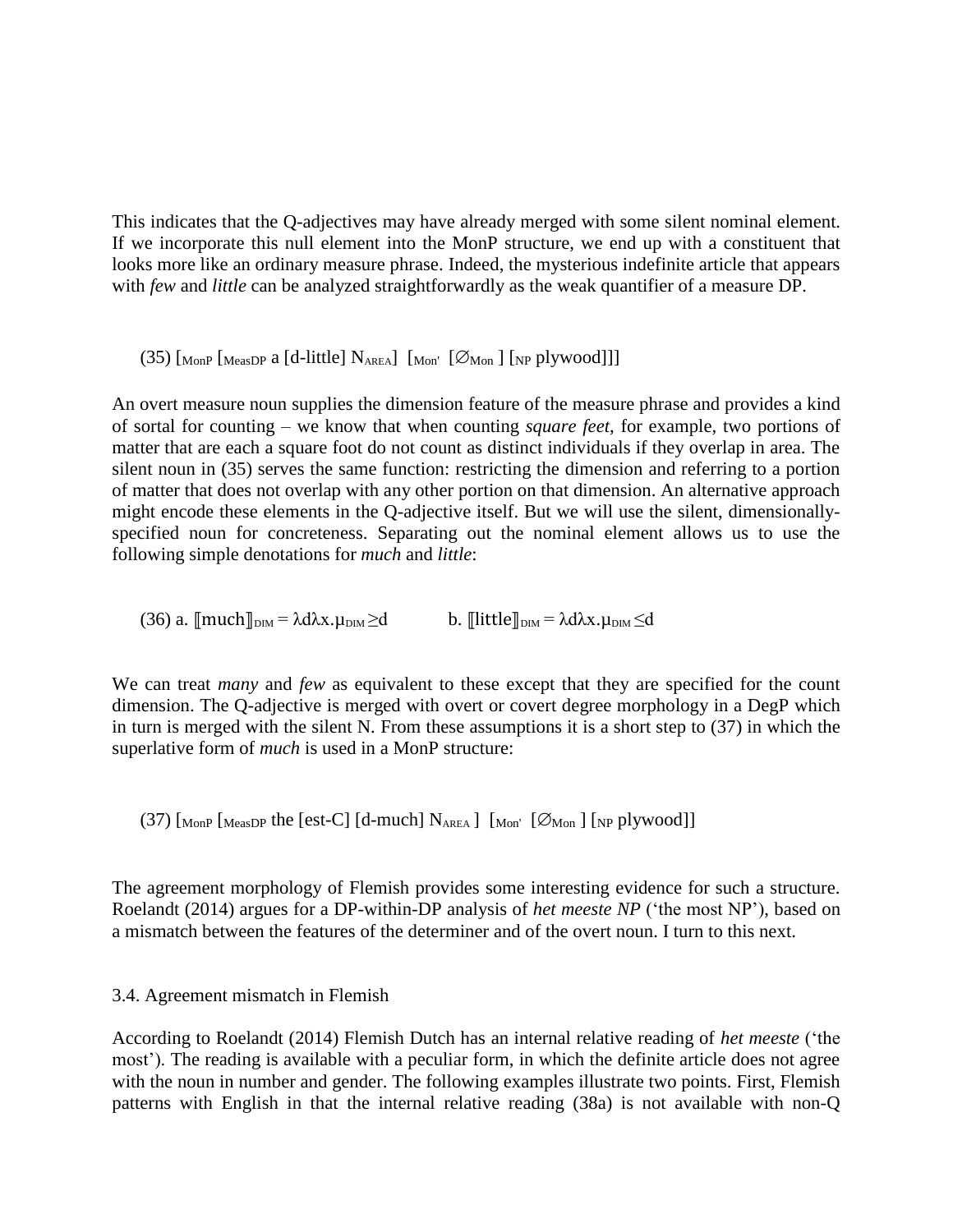superlative adjectives, while the external relative and absolute readings are (38b&c). Second, Flemish requires *phi*-feature agreement between the article and the noun it introduces (39).

| $(38)$ Jan heeft de | beste platen van Zappa.                                              | (Flemish, Koen  |
|---------------------|----------------------------------------------------------------------|-----------------|
|                     | Jan has the <sub>pl.fem</sub> best record <sub>pl.fem</sub> by Zappa | Roelandt, p.c.) |
|                     | a. #"John has better albums by Zappa than by anyone else"            |                 |
|                     | b. "John has better albums by Zappa than anyone else does"           |                 |
|                     | c. "John has the best albums by Zappa that exist"                    |                 |
|                     |                                                                      |                 |
|                     | $(39)$ *Jan heeft het beste platen van Zappa.                        | (Flemish)       |
|                     | Jan has the sing.neut best record <sub>pl.fem</sub> by Zappa         |                 |

When the superlative is a Q-adjective, however, it is possible for the determiner to appear in the singular neuter form in the same DP as a plural noun (40). In this construction the NP-internal reading is available (40a). Agreement is also possible (41), but the internal reading is lost (41a).

|                                                               | $(40)$ Jan heeft [het meeste platen van Zappa].              | (Flemish) |
|---------------------------------------------------------------|--------------------------------------------------------------|-----------|
|                                                               | Jan has the sing neut most record <sub>pl.fem</sub> by Zappa |           |
|                                                               | a. "John has more records by Zappa than by any other band."  |           |
|                                                               | b. "John has more records by Zappa than anyone else does."   |           |
| $(41)$ Jan heeft $\lceil de \rceil$ meeste platen van Zappal. |                                                              | (Flemish) |

(41) *Jan heeft* [*de meeste platen van Zappa*]*.* (Flemish) Jan has the<sub>pl.fem</sub> most record<sub>pl.fem</sub> by Zappa a. #"John has more records by Zappa than by any other band." b. "John has more records by Zappa than anyone else does."

Roelandt argues that the neuter singular features on the determiner show default agreement with a null noun. This suggests to him that [*het meeste*  $N_{\emptyset}$ ] is a DP constituent in a specifier of the overt noun's extended projection. Roelandt's proposal fits well with what we have concluded about *the most* as a measure phrase. The agreement morphology in Flemish makes it transparent that *het* is not merged directly with the overt noun in (40), thus making indirectly visible the silent measure noun with which it forms a constituent. His data and analysis lend support to the idea that this structure is available to Universal Grammar, and is even made use of in Germanic.

#### **4. Deriving** *the most* **internal reading**

Returning to our original example (*He ate the most CHOCOLATE cake*) we can now see what this alternative syntax for Q-superlatives achieves. As a measure phrase with a silent measure noun, *the most*  $N_{\emptyset}$  is initially merged in the specifier of MonP: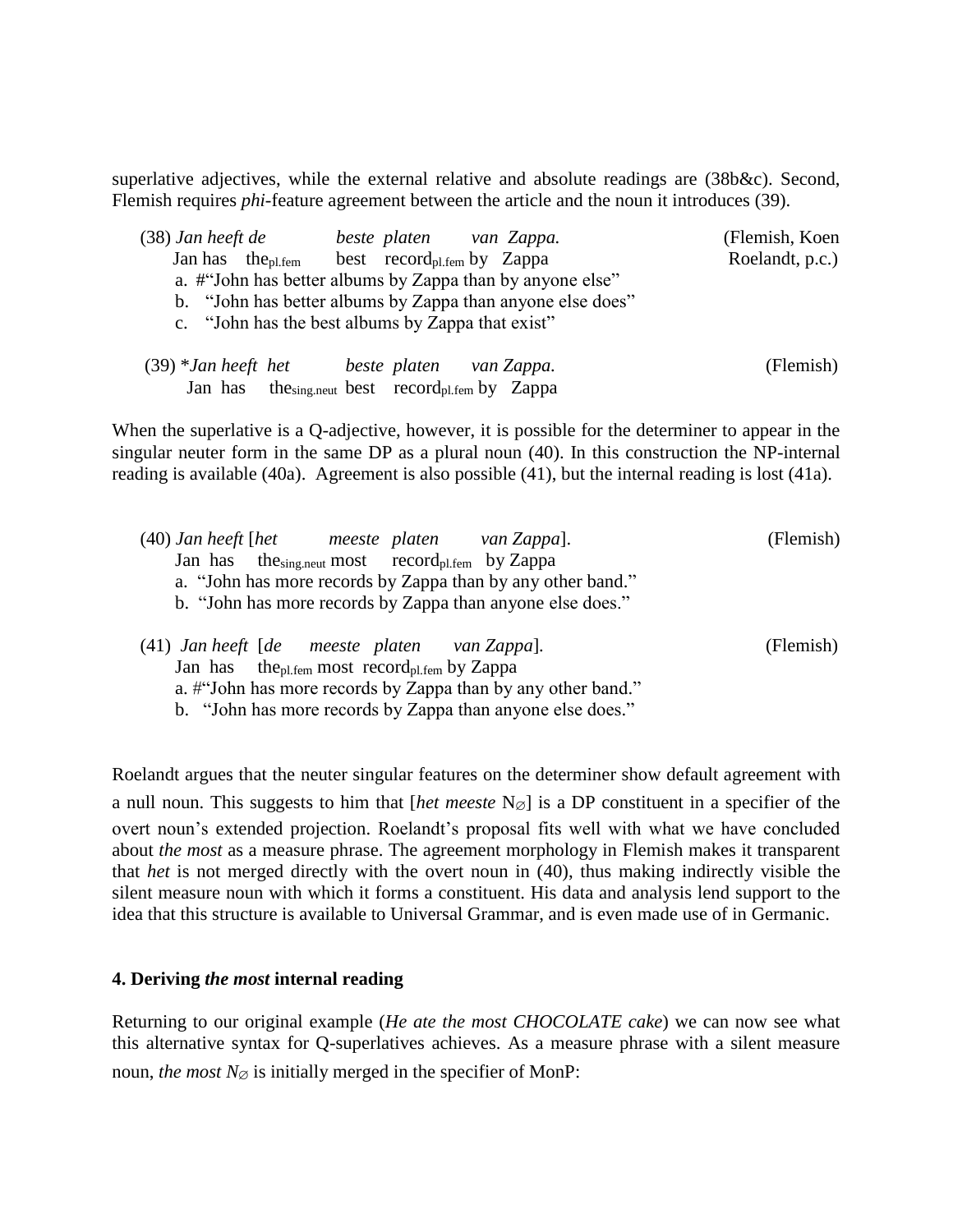

As with the derivation in section 3.1, there is a type mismatch between the Measure DP and Mon'. The measure phrase must QR, leaving a trace to saturate Mon'. MonP then merges with silent indefinite D as indicated in (42). Intuitively, MonP is the property of being *chocolate cake* that is coextensive with the entity described by the measure DP, but in order to determine what the measure DP denotes, the comparison class argument, C, must be valued.

Recall that the problem with the attributive modification structure was that there was no possible place for a focus operator to be inserted above the NP-internal focused element where it would also be discontinuous with C. Focus association failed either due to infinite regress or a clash between the requirements of the focus operator and the presuppositions of the superlative morpheme. This is no longer an issue in  $(43)$ . The operator can be merged just above IP<sub>5</sub> where the trace of the measure DP is bound. C and  $\sim$ S are discontinuous, and the operator has the substance DP containing the focus-marked *chocolate* in its scope.



C is valued by association with the alternative set introduced by this operator. S contains sets of things that are coextensive with chocolate cake that Clemens ("he") ate or some alternative to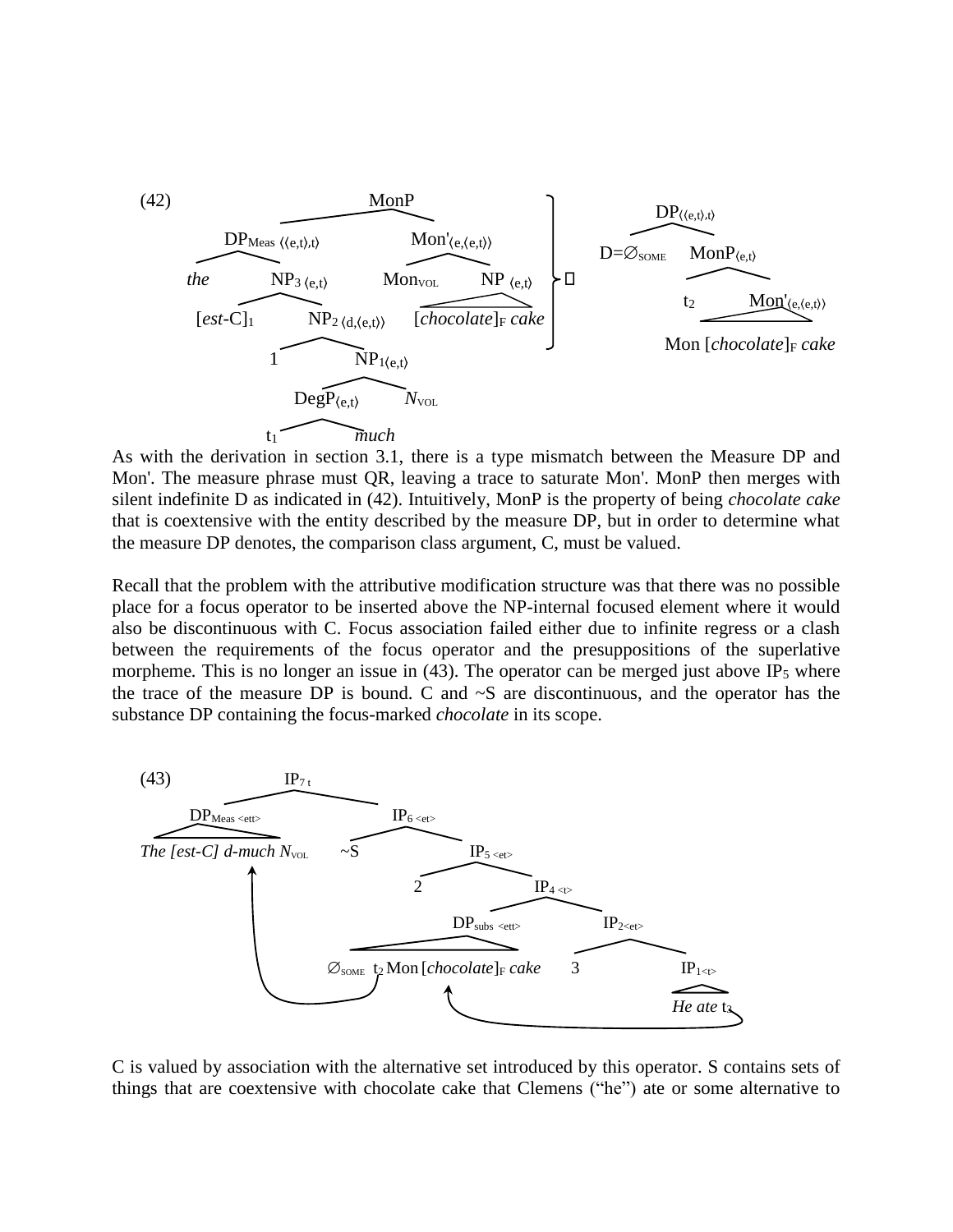chocolate cake that he ate (44). So C is a subset of the grand union of this.

(44)  
\n
$$
S \subseteq [[IP5]]F = \begin{cases} \lambda x \exists y. [ate(y)(c) \land chocolate(y) \land cake'(y) \land x=_{\text{vol}} y] \\ \lambda x \exists y. [ate(y)(c) \land almost](y) \land cake'(y) \land x=_{\text{vol}} y] \\ \lambda x \exists y. [ate(y)(c) \land vanilla(y) \land cake'(y) \land x=_{\text{vol}} y] \dots \end{cases}
$$

(45)  $C = \bigcup S = \{x : \exists Q \in \{chocolate, \text{almost, } \text{vanilla...}\} \exists y. [\text{ate}(y)(c) \land Q(y) \land \text{take}(y) \land x = v_{\text{OL}} y\}$ 

With the value of the comparison class established, we can see that the superlative  $NP_3$  (in (42)) is the property of being the unique thing (out of those things that are coextensive with some flavor of cake that Clemens ate) that reaches the greatest degree of volume:

$$
(46) \quad \llbracket NP_3 \rrbracket = \lambda x \exists d. [N_{\text{vol}}(x) \wedge \mu_{\text{vol}}(x) \geq d] \wedge \forall y \in C[y \neq x \rightarrow \neg [N_{\text{vol}}(y) \wedge \mu_{\text{vol}}(y) \geq d]]
$$

This combines with the definite article to produce an existentially quantified DP as in (47). The ordinary value of IP<sub>6</sub> is equal to that of IP<sub>5</sub> (provided that the presuppositions of  $\sim$  are satisfied, that is, that S is a subset of the alternative denotation of IP<sub>5</sub>. The derivation proceeds as in (48).

$$
(47) \text{ [DP}_{Meas}]\text{ = }\lambda Q\exists x\exists d.[N_{\text{vol}}(x)\wedge\mu_{\text{vol}}(x)\text{ } \geq d]\wedge \forall y\in C[y\neq x\to \neg[N_{\text{vol}}(y)\wedge\mu_{\text{vol}}(y)\text{ } \geq d]]\wedge Q(x)
$$

(48)  $\left[IP_6\right]$ <sup>o</sup> =  $\lambda$ x  $\exists$ y.[ate(y)(c)  $\Lambda$ chocolate(y)  $\Lambda$  acake(y)  $\Lambda$  x = <sub>vol</sub>y]  $\text{sup}_{\tau}$  = = x = d.  $\text{[N_{vol}(x) \land \mu_{vol}(x) \geq d]} \land \forall y \in C[y \neq x \rightarrow \neg \text{[N_{vol}(y) \land \mu_{vol}(y) \geq d]}$  $\Lambda \exists y$ .[ate(y)(c)  $\Lambda$ chocolate(y)  $\Lambda$ cake(y)  $\Lambda$  x=<sub>voL</sub>y] "There is something which is the largest volume out of all the flavors of cake that Clemens ate and there is something that is chocolate cake that he ate, and these are coextensive on the volume dimension."

This will be true just in case Clemens ate a greater volume of chocolate cake than he did of any other kind of cake. This successfully derives the NP-internal truth conditions.

#### **5. Semantic constraints on the construction**

If this is indeed the correct derivation for the internal relative reading of *the most*, then a pressing question remains. Why is it not possible for superlatives of non-quantificational adjectives to be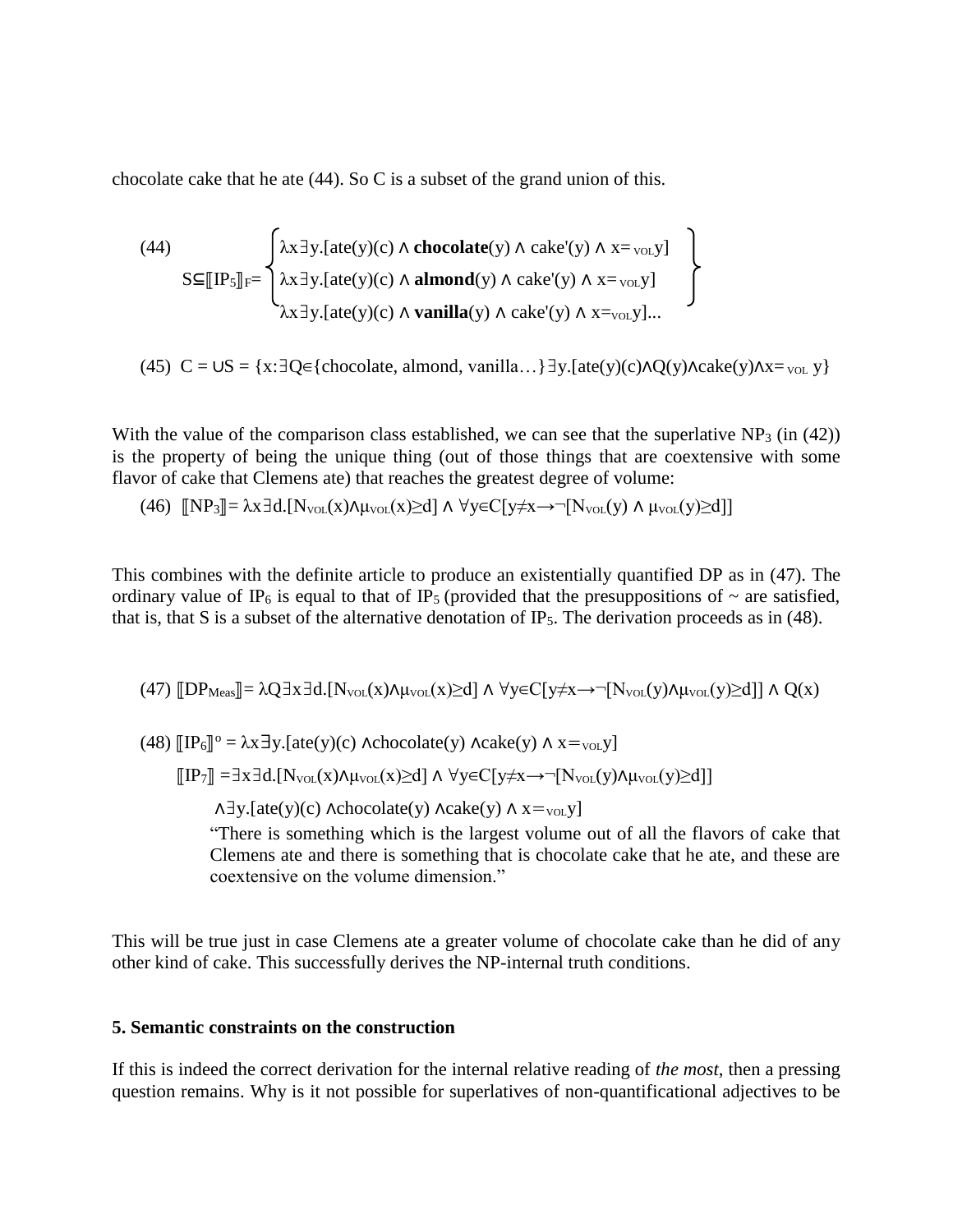parsed with this structure, giving rise to the internal relative reading in the same way as Qsuperlatives? For example, why is the following structure not available as a parse for the superlative NP in (5) (*He ate the tastiest chocolate cake*)?

(49)  $\lceil \text{MonP} \rceil$  [MeasP the tastiest  $N\varnothing$   $\lceil \text{MonP} \rceil$   $\lceil \varnothing$  Mon  $\lceil \text{InP} \rceil$  [chocolate]  $\lceil \text{re}_r \rceil$  cake]

Recall that in (34) above, non-Q-adjectives must appear with an overt pronoun. Whatever causes (34b,d) to be ungrammatical could be assumed to prevent the parse in (49). But it would be more satisfying to find an explanation for this in the semantics of the construction. In this section I pursue an answer that uses Champollion's notion of Stratified Reference.

## 5.1. Stratified Reference

Champollion (2010, 2015a,b) formalizes the semantic restriction on measure pseudopartitives as a higher-order property of Stratified Reference (SR). There is a presupposition that the substance noun (P) and its external argument (x) must satisfy this property, which is defined as follows:

## (50)  $SR_\mu(P,x)$  iff  $x \in \sqrt[k]{P(y)} \wedge \mu(y) \leq \mu(x)$

A property, P, has stratified reference for a measure function with respect to a particular argument, x, just in case x can be exhaustively divided into parts that each have the property themselves and that each measure strictly less than the whole.

While the expression of measurements in terms of particular units may vary, the measure function for a particular dimension will always return the same abstract degree for a given entity. Therefore, in integrating this presupposition into our denotation of  $Mon<sup>0</sup>$  we can simply match the measure function to the dimension that  $Mon<sup>0</sup>$  itself is parameterized for.

(51) 
$$
[\![Mon]\!]_{\text{DIM}} = \lambda P \lambda y \lambda x \colon SR_{\mu \text{DIM}}(P, x). P(x) \land x =_{\text{DIM}} y
$$

Recall that we characterized a measure noun as a property of type ⟨*e,t*⟩ that specifies a dimension as part of its lexical entry. *Square foot* encodes AREA, *degree Fahrenheit,* TEMPERATURE. Since the noun is the lexical head of the measure phrase, we can assume that this dimension feature is visible to the Mon<sup>0</sup> head that introduces the measure phrase to the substance NP. Mon<sup>0</sup> selects a measure phrase that matches the dimension for which it is parameterized.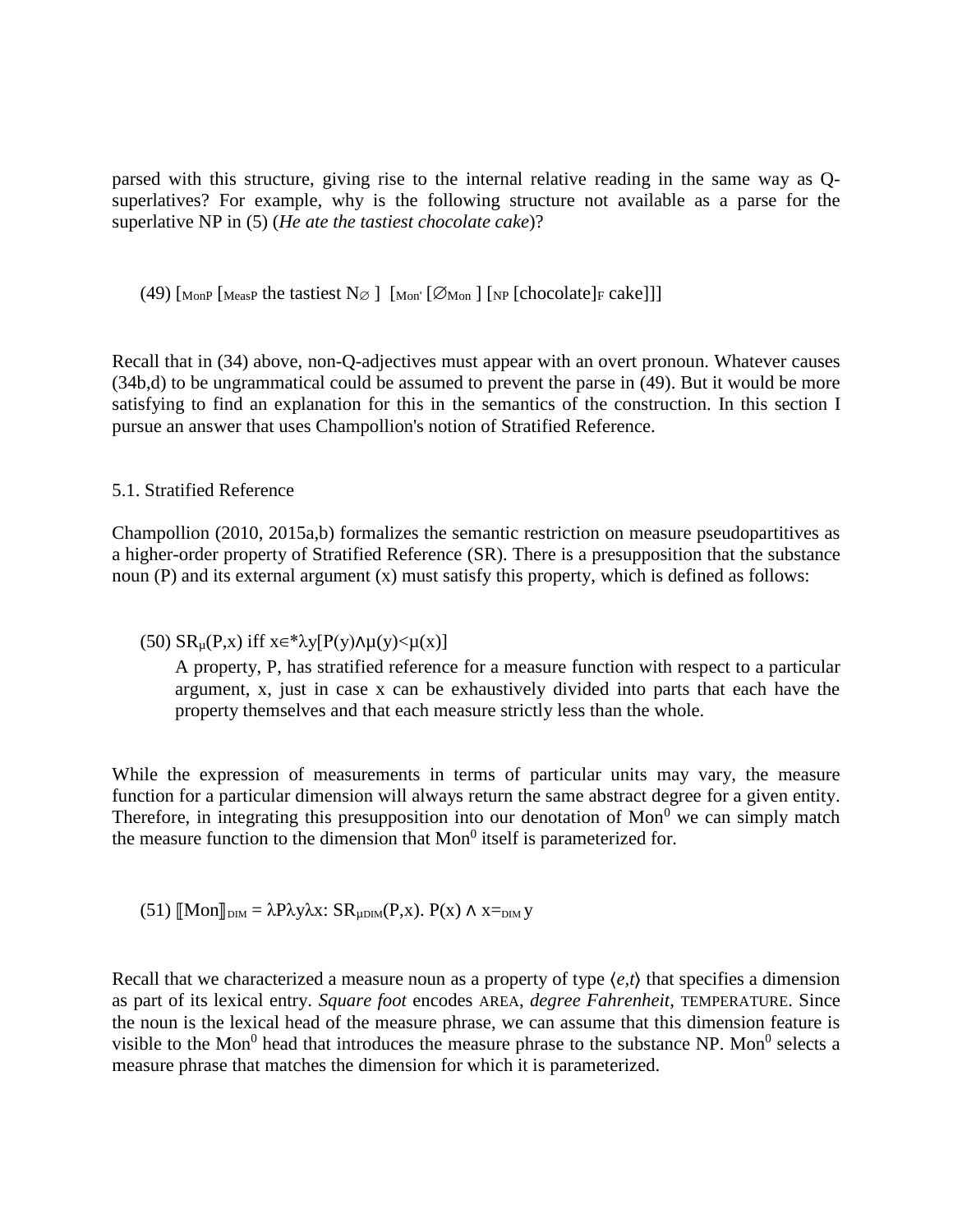#### 5.2. Ruling out *the tastiest*

In section 3.2 we argued that a measure phrase can include adjectival modification *as long as* the adjective serves to further specify the size of the unit denoted by the measure noun. If a lexical adjective were to modify a silent measure noun, we would be able to tell from the dimension denoted by the adjective what dimension feature the noun encodes.

This information, combined with what we know about the presupposition introduced by  $Mon<sup>0</sup>$ allows us to rule out the hypothetical structure in (49) as a parse for *the tastiest chocolate cake* (repeated here but with the tastiness dimension indicated on the silent measure noun).

 $(52)$ <sup>\*</sup> [MonP [MeasP the tastiest N<sub>TASTE</sub>] [Mon' [ $\varnothing$ Mon ] [NP [chocolate]<sub>F</sub> cake]]]

In order for Mon<sup>0</sup> to introduce this measure phrase, it must be parameterized for the 'tastiness' dimension. This Mon<sup>0</sup> would introduce the presupposition that *chocolate cake* be exhaustively divisible into parts such that each part has a strictly lower tastiness measure than the whole. This is not the case for chocolate cake, so the MonP structure is undefined. A Mon<sup>0</sup> parameterized for some other dimension, (for example, volume), for which *chocolate cake* does have stratified reference, would not be able to introduce a measure phrase modified by *tasty.* (52) is therefore not a possible parse for the string – it can only compose with *tastiest* as an attributive modifier:

(53) [ $_{DP}$  the [ $_{NP}$  tastiest [ $_{NP}$  [chocolate] $_{F}$  cake]]]]

With the focused element, *chocolate* trapped inside the same definite-marked DP as the superlative morpheme, there is no way to derive the internal relative reading.

### 5.3. Ruling out superlatives of size

A more difficult challenge to my proposal is posed by those adjectives that more readily appear as modifiers of overt measure nouns. We saw that *small* can modify *handful* and *generous* can modify *amount* in the pseudopartitive. Why, then, can't these appear with a silent  $N_{\text{vol}}$  or  $N_{\text{#}}$ ? For example, we expect (54) to give rise to an NP-internal relative reading, if it can be parsed as containing the MonP structure in (55).

- (54) He ate the smallest ALMOND tarts.
- (55)  $\left[\text{MonP} \left[\text{MeasP} \text{ the smallest } N_{\text{VOL}}\right] \left[\text{Mon} \left[\text{Ø} \text{Mon}\right] \left[\text{NP} \left[\text{almond}\right] \text{F}{\text{tarts}}\right]\right]\right]$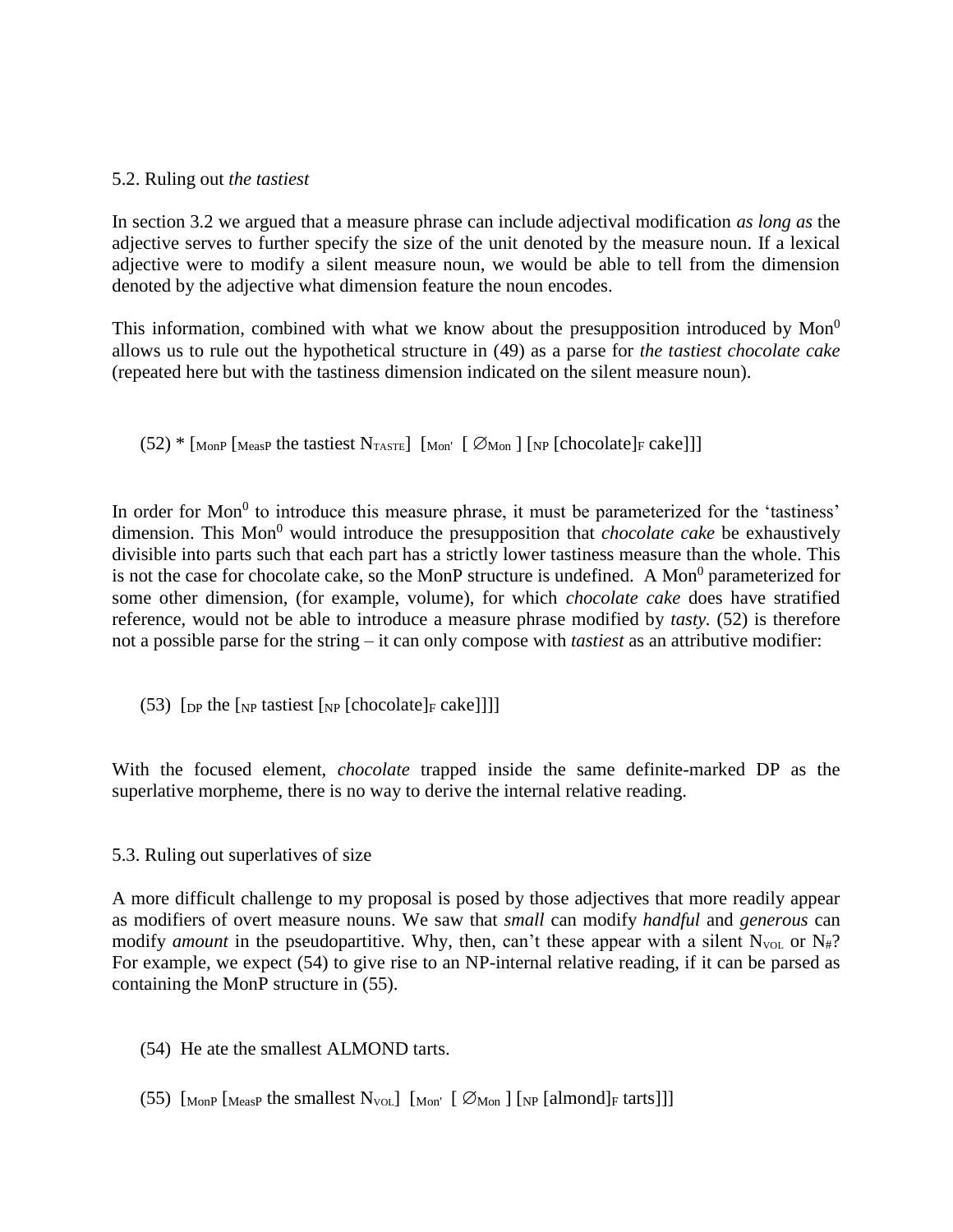Nothing in the semantics of the construction as we have understood it should bar *the smallest* from appearing as a constituent in this context. The sentence should compose just as (3) did. It would not express a proposition about the size of the individual tarts, instead it would assert that that the *volume* of almond tarts that Clemens ate was smaller than the volume he ate of any other kind of tarts. Since size adjectives are not barred from this construction by the semantic requirements of stratified reference, we are forced, for the moment, to resort to the stipulation that this silent measure noun selects for Q-adjectives exclusively.

#### **6. Conclusion**

This paper has attempted to fill a gap in the literature on superlatives in English. We observed that definite-marked constructions with adnominal Q-superlatives give rise to both NP-external and NP-internal relative readings, while non-quantificational superlatives do not allow the internal readings. While it is advantageous to treat *most, least,* and *fewest* as superlatives of adjectival *many, little* and *few*, straightforward attempts to combine the syntax and semantics of Q-adjectives with either the movement or the *in situ* theory of superlatives make the wrong predictions about which readings should be available. Taking Schwarzschild's parallel between Q-adjective phrases and measure phrases perhaps more literally than he intended, we have arrived at a way to derive the internal reading for Q-superlatives. We hope that this line of inquiry will ultimately yield a more thorough explanation of the silent elements in this construction, their semantics and selectional requirements.

#### **References**

- Champollion, L. (2010). *Parts of a whole: Distributivity as a bridge between aspect and measurement.* University of Pennsylvania dissertation
- Champollion, L. (2015a). Stratified reference: the common core of distributivity, aspect, and measurement. *Theoretical Linguistics 41(3-4),* 109–149.
- Champollion, L. (2015b). Refining stratified reference. *Theoretical Linguistics 41(3-4),*223–240.
- Coppock, E. and D. Beaver. (2014). A superlative argument for a minimal theory of definiteness. *Proceedings of SALT 24,*177–196.
- Hackl, M. (2009). On the grammar and processing of proportional quantifiers: *most* versus *more than half. Natural Language Semantics* 17, 63**–**98.
- Heim, I. (1992). Presupposition projection and the semantics of attitude verbs. *Journal of Semantics 9*, 183**–**221.
- Heim, I. (1999). Notes on superlatives. Manuscript, MIT, Cambridge.
- Heim, I. (2000). Degree operators and scope. *Proceedings of SALT X*, CLC, Cornell University, 40**–**64.
- Herdan, S. and Y. Sharvit (2006). Definite and non-definite superlatives and NPI licensing. *Syntax* 9, 1**–**31.